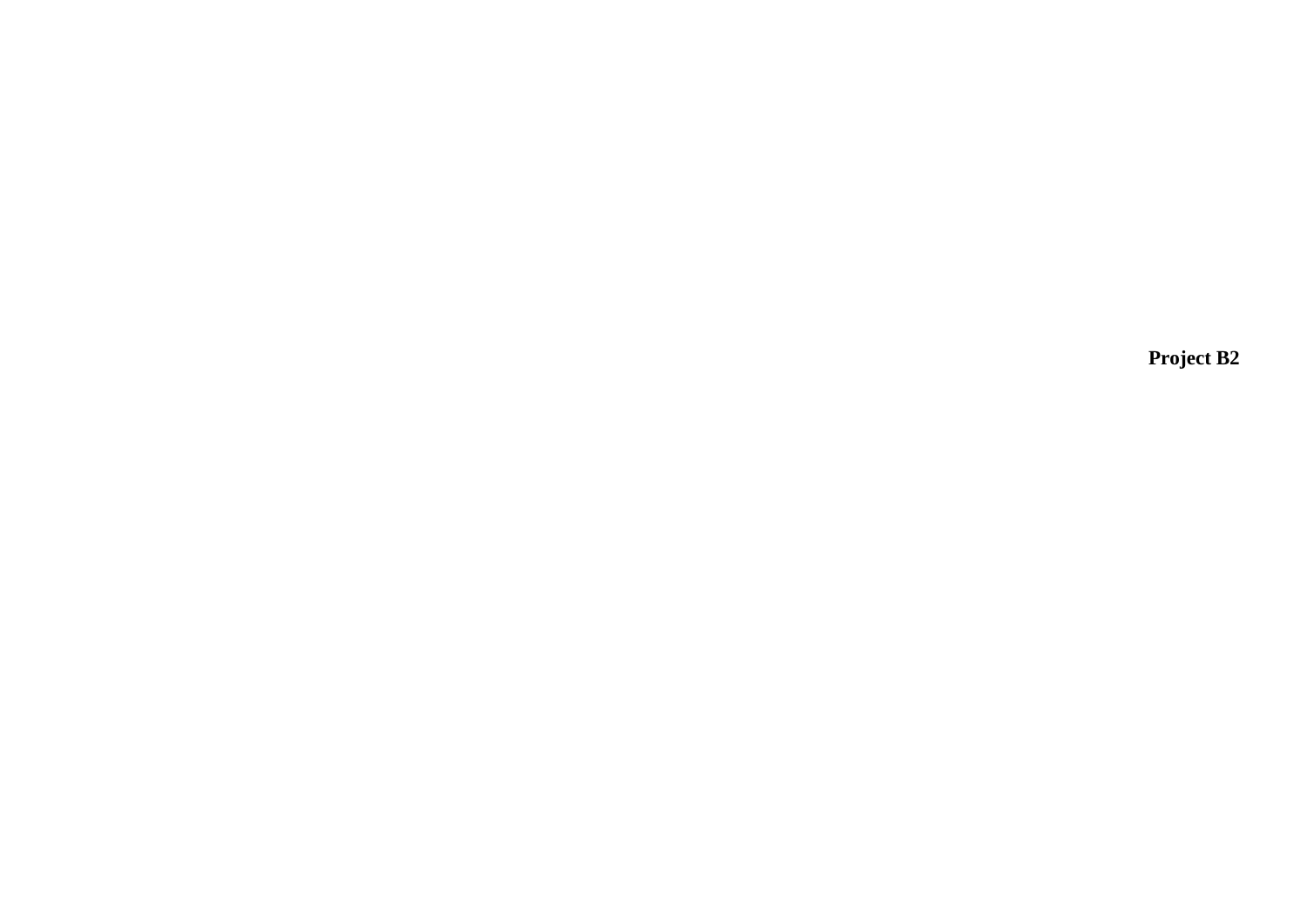### Project Area B: The Future of the 394 **B2** Democratic Nation State Faist **Faist**

# **The Democratic Legitimation of Immigration Control**

#### **1Introduction**

The main concerns of this research project are changing *processes of legitimation* in Democratic Constitutional Interventionist States (DCIS) in the light of increasing internationalisation and nationalisation. The majority of research on the democratic legitimation of power in nation states is interested in the polity *per se*. Available studies either focus on the acceptance of the political system by its citizens, on the performance of its main institutions or on an assessment of whether a political order and its constitutive elements meet normative democratic criteria. Most of these studies apply a conventional understanding of political institutions, analysing the control function of parliaments (Harfst and Schapp 2003), the role of political parties (Klingemann, et al. 1994), interest groups (Weßels 2000), governments or the public sphere (Ferree, et al. 2002) and to what degree these institutions meet norms laid down by democratic theory. The project presented here develops a new approach, taking policies as its starting point. The focus is thereby not on particular institutions of a political system, but on the democratic process of policy-making (Fuchs 1993). Attention is therefore directed to the various involved institutions and actors (governments, parliaments, political parties, bureaucracies, interest groups, mass media and social movements) and their roles in these processes. This approach, which shall henceforth be called the *democratic process approach*, is expected to provide new insights into the changing processes of legitimation. Its strength lies in the fact that it gives a more complete picture of political processes, going well beyond the usual focus on election processes (Przeworski, et al. 1999), and in a more demanding normative notion of democratic legitimacy. While on the one hand this

approach allows an analysis of legitimation processes in modern democratic nation states, focussing here on the arrangement of democratic processes in DCIS's during their most successful period, on the other hand its focus on policy-making processes provides better information on democratic legitimation in highly fragmented multi-level polities brought about by European integration. It allows an analysis of evolving forms of democracy beyond the nation state while still interrelated with it (Dahl 1994; Held 1991; Zürn 2000). Therefore, the democratic process approach is particularly appropriate for tracing how national legitimation processes are changing under the increasing pressures of internationalisation and nationalisation.

At the centre of our analysis are policies of immigration control. Immigration control policies include all forms of national regulation, but also supranational institutions such as the European Union (EU), that deal with entry into and exit from their respective territories. For analytical purposes, these regulations can be differentiated into five separate policy areas. These are (1) policies concerning the entry and exit of labour migrants, (2) asylum seekers and refugees, (3) regulations governing family reunification, (4) ethnic migrants as well as (5) policies aimed at reducing and combating irregular migration. Immigration control policies are of particular relevance to the study of processes of legitimisation for a number of reasons. Firstly, only in recent years have migration scholars begun to reveal some of the essential legitimacy deficits in this policy area. Decision-making behind closed doors, the substantial discretionary powers of immigration authorities, ineffective parliamentary control, as well as human rights violations are oft-cited examples (Bade and Bommes 2000; Freeman 1995; Lynch and Simon 2003). Secondly, immigration touches directly on the sovereignty and legitimacy of nation states. It is a policy area that crucially affects the future developments of labour markets, welfare states and national identity (Bauböck 1996; Biersteker 2002). Following Scharpf's (1998) typology, immigration control is a policy area which remains under national jurisdiction. In contrast to other policy areas concerning, say, goods, capital and services, initiatives to supranationalise the regulation of movements of people across borders are severely lagging. Thirdly, notwithstanding this delay, immigration control policies in Europe are increasingly influenced by multi-level policy making. Despite the reluctance of nation states to supranationalise this policy area, the EU is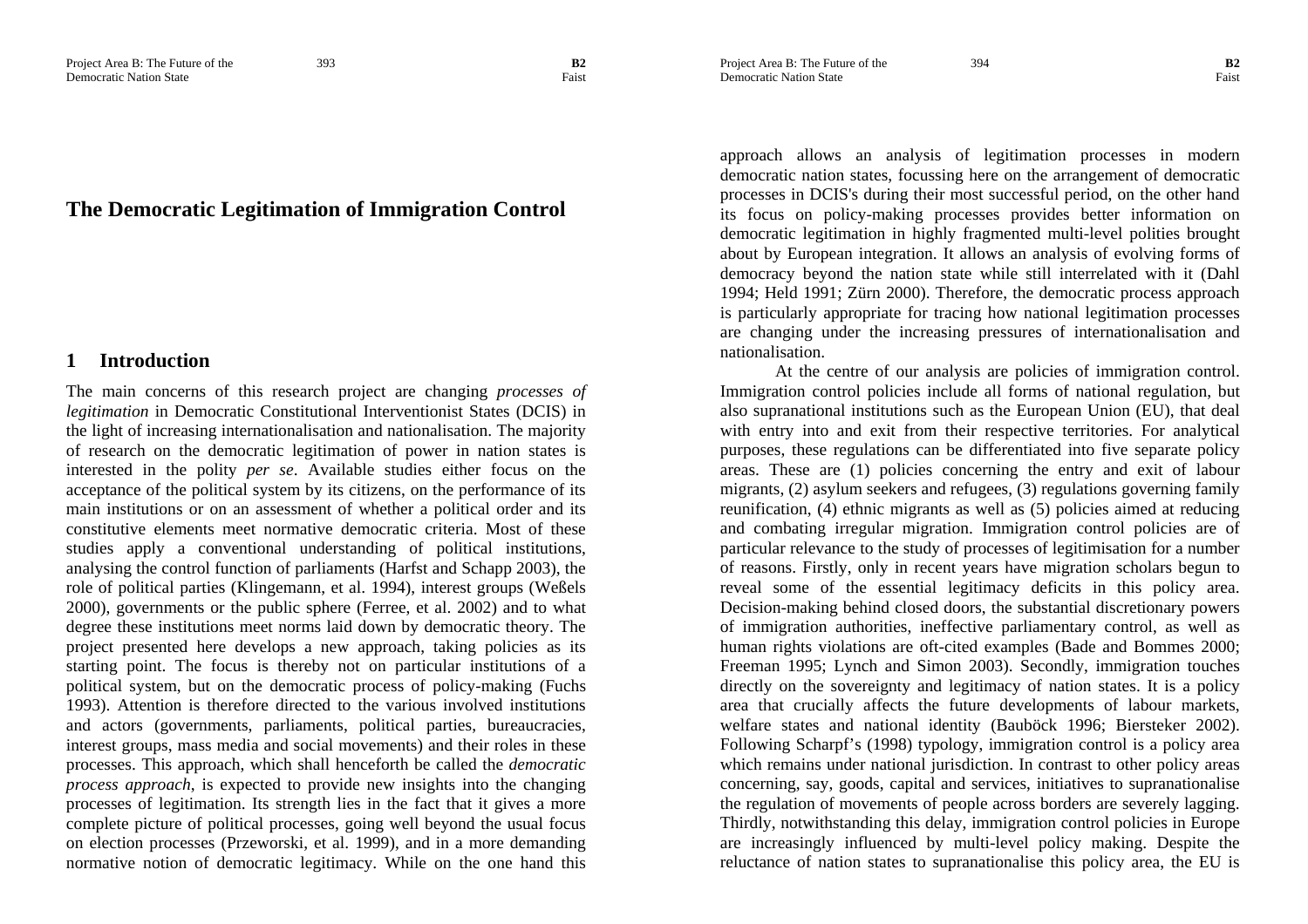becoming an increasingly important player. This allows an analysis of the impact of Europeanization on changing legitimation processes in a policy area of central concern to national sovereignty and legitimacy (Geddes 2000; Guiraudon 2001).

Over the past few years, immigration research has witnessed an increasing scholarly interest in the politics of immigration. A rapidly growing body of literature tries to explain immigration policies with explicit reference to characteristics of the political system. For example, Gary Freeman (1995) developed a micro-economic approach, explaining the liberal or restrictive orientations of national immigration policies in terms of the respective mode of politics of the country in question. He refers to the influence of pro- or anti-immigration groups on the respective states to explain immigration policies. Other approaches focus on the role of the judiciary (Joppke 1999), the role of political parties (Messina 1989), social movements (Karapin 1999) or of the national publics (Guiraudon 1997). But all these approaches fail to note that ultimately, countries of immigration are procedural polyarchies (Dahl 1999) and that the requirements for legitimacy have serious consequences for the politics and policy of immigration control.

This study is guided by three research objectives: (1) to assess the democratic quality and legitimacy of immigration control policy-making processes; (2) to analyse the changes in the democratic processes of immigration control policy between 1950 and today; and (3) to explain the changes in these processes as well as the differences in the processes of four Western European countries of immigration. Our research questions are based on a number of hypotheses concerning the democratic legitimation of immigration control policies. In a procedural perspective, one of the hypotheses points to "venue shifts" (Guiraudon 2001; Tomei 2001) from the national to the European level. These shifts enable policymakers to circumvent national constraints (e.g. constitutional objections, public protest) by transferring decision-making to the European level, which is characterised by expert fora, but also by inscrutable procedures and poor accountability. These multi-level political processes are expected to undermine democratic governance in the member states of the European Union (Börzel and Sprungk 2004). One of the material hypotheses is concerned with the increasing externalisation of immigration control. The last few years have witnessed a shift in emphasis from internal to external control measures (e.g. through intensified border controls, proposals for the Project Area B: The Future of the 396 **B2** Democratic Nation State Faist **Faist** 

establishment of refugee processing centres abroad etc.). These changes in control policy are brought about by problems encountered in legitimising the detention and deportation of asylum seekers and irregular migrants, not only because of the heavy financial burdens of these measures but also due to related human rights concerns.

#### **2Research Approach**

Research on legitimacy traditionally focuses on the role of political institutions (e.g. parliament, political parties) and the degree these institutions meet norms defined by democratic theory. The focus of the *democratic process approach* applied in this project, however, is not on individual institutions but on policy-making processes in particular policy areas. For the empirical analyses of complex democratic processes and their compliance with democratic norms of legitimacy the project is built up around a two-dimensional conceptual framework (Table 1). It differentiates between a normative and an empirical perspective as well as between a procedural and a material dimension.

|                   | <b>Normative</b>                        | <b>Empirical</b>                        |
|-------------------|-----------------------------------------|-----------------------------------------|
| <b>Procedural</b> | Area 1:<br>Normative-Procedural         | Area 3:<br>Empirical-Procedural         |
| <b>Material</b>   | Area $2$ :<br><i>Normative-Material</i> | Area $4$ :<br><i>Empirical-Material</i> |

**Table 1: Conceptual Framework for the Analysis of Legitimation Processes** 

The first differentiation is a common differentiation between two research traditions in the context of legitimacy studies, with normative and normative empirical studies on the one hand analysing the validity of a political system (Habermas 1973) on the basis of abstract normative ideas, and empirical studies on the other hand analysing the acceptance of a political system by its constituents (Kaase and Newton 1998). Normative approaches derive their criteria from democratic theory and thereby create ideal-type models of democratic political order. Normative studies also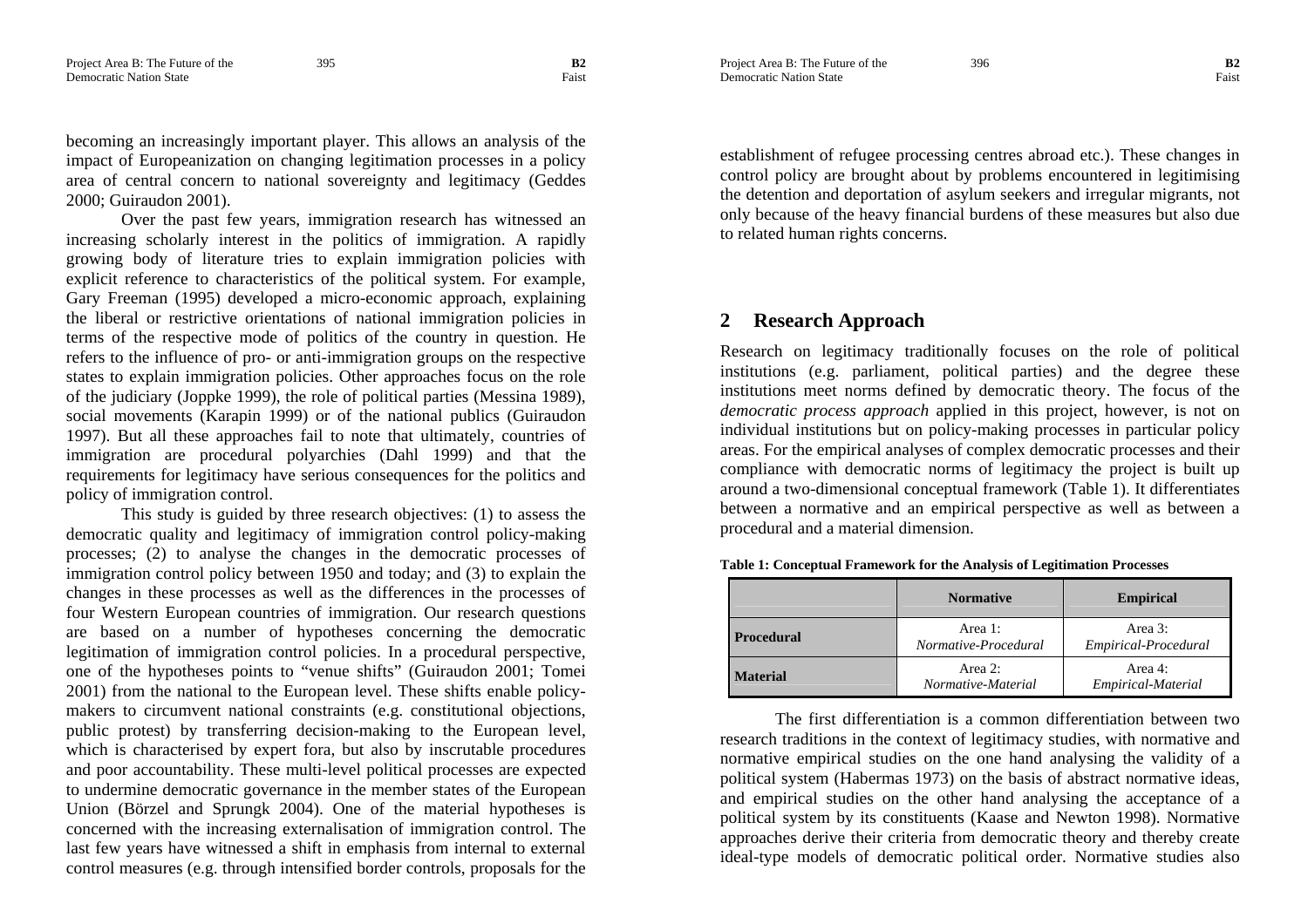often test their criteria in the "real world" in order to give an evaluation of existing political orders or their constitutive elements such as laws, political decisions or policies (Dahl 1971). The research on 'measuring democracies' largely falls into this category of normative approaches, i.e. the available democratic indices are mostly constructed on normative conceptions of democracy (Berg-Schlosser 2000; Freedom House 2003; Vanhanen 1997). The "Democratic Audit" is a recently developed, more thorough, qualitative tool for the assessment of democracy (Weir and Beetham 2000). In contrast to other more quantitative measures of democracy, the audit applies an in-depth analysis of the transparency, accountability and responsiveness of democratic governments. The studies in the empirical tradition of legitimacy research have a different starting point. They examine the support for a polity or its elements by focusing on public opinion or public discourse. These empirical studies usually work with a Weberian term of 'belief in legitimacy' (Legitimitätsglauben). Most of these studies generally conclude that acceptance rates for democratic institutions are high (Klingemann 1999), but also reveal increasing dissatisfaction with the performance of these institutions and "the way democracy works" from the 1990s onwards (Pharr 2000).

The *democratic process approach* in this project applies both perspectives of the first differentiation. The normative perspective applied in this project sets out from the notion of democratic legitimacy corresponding to an ideal type of democracy, and involves an empirical analysis of policy-making processes and their compliance to norms laid down by democratic theory. The empirical perspective allows an assessment of the *de facto* acceptance of policies by involved actors and the public. Here, the focus is placed on the discourses in the public and among the main actors supporting, criticising or rejecting a policy, i.e. on the attribution of legitimacy to the policy-making process and the output and outcome of this policy.

The second differentiation in our conceptual framework follows a distinction most prominently established by Fritz Scharpf (2000), who differentiates between input legitimacy and output legitimacy. For a closer approximation to normative democratic theory we shall use the terms procedural legitimacy and material legitimacy. Most of the available studies on legitimacy concentrate on the input side of the democratic system, i.e. the procedures applied, citizen participation, representation modes, the balance of interests or aspects of deliberation. A minor number

Project Area B: The Future of the 398 **B2 Democratic Nation State** Faist

of studies focus on the outputs. They are interested in the extent to which policy outputs express democratic values, and whether they have to or actually do refer to a common good, fundamental human rights or efficiency (Ostrom 1999; Scharpf 2000). Although it can be assumed that approaches focusing on the procedural aspects of democracy bear in mind that democratic procedures lead to democratic outputs, most of them do not explicitly refer to material aspects. These, however, are essential to democracy, as procedural criteria cannot control for specific deficits in realworld democracies. As an example, fundamental human rights are closely related to democracy in modern societies (Habermas 1992). In order to establish whether, in spite of procedural shortcomings, policy-making processes lead to results that are in accordance with human rights standards, material criteria must be applied. This aspect is even more important in the light of the democratic deficit of the EU's decision-making procedures. Given the considerable importance the EU places on human rights aspects in its treaties, they must be taken into account in the assessment of legitimation processes. Of particular relevance to the policy area with which we are concerned here is the lack of compliance with the criterion of full inclusion. A crucial requirement of a democratic decision is that all members be treated as equals and may take part in decision-making processes as equals. However, in immigration affairs this is obviously not the case in the non-ideal world of nation states and supranational EU regulations, not least because would-be immigrants are not represented. Here, the observance of international human rights norms serves as a substitute.

The *democratic process approach* applies both perspectives discussed in this second differentiation. The procedural perspective constitutes the heart of a democratic political system. The compliance of political processes with procedural democratic criteria is imperative for a democracy defined as an expression of popular sovereignty. The material perspective must also be included, however, because of the problems relating to inclusion, the effects of closed policy-making procedures and the democratic deficit of EU decision-making processes.

The resulting conceptual framework thus identifies four separate research areas (Table 1). Research areas one and two are related to the normative perspective. They build upon democratic theory which defines the principal legitimacy criteria with which democratic processes must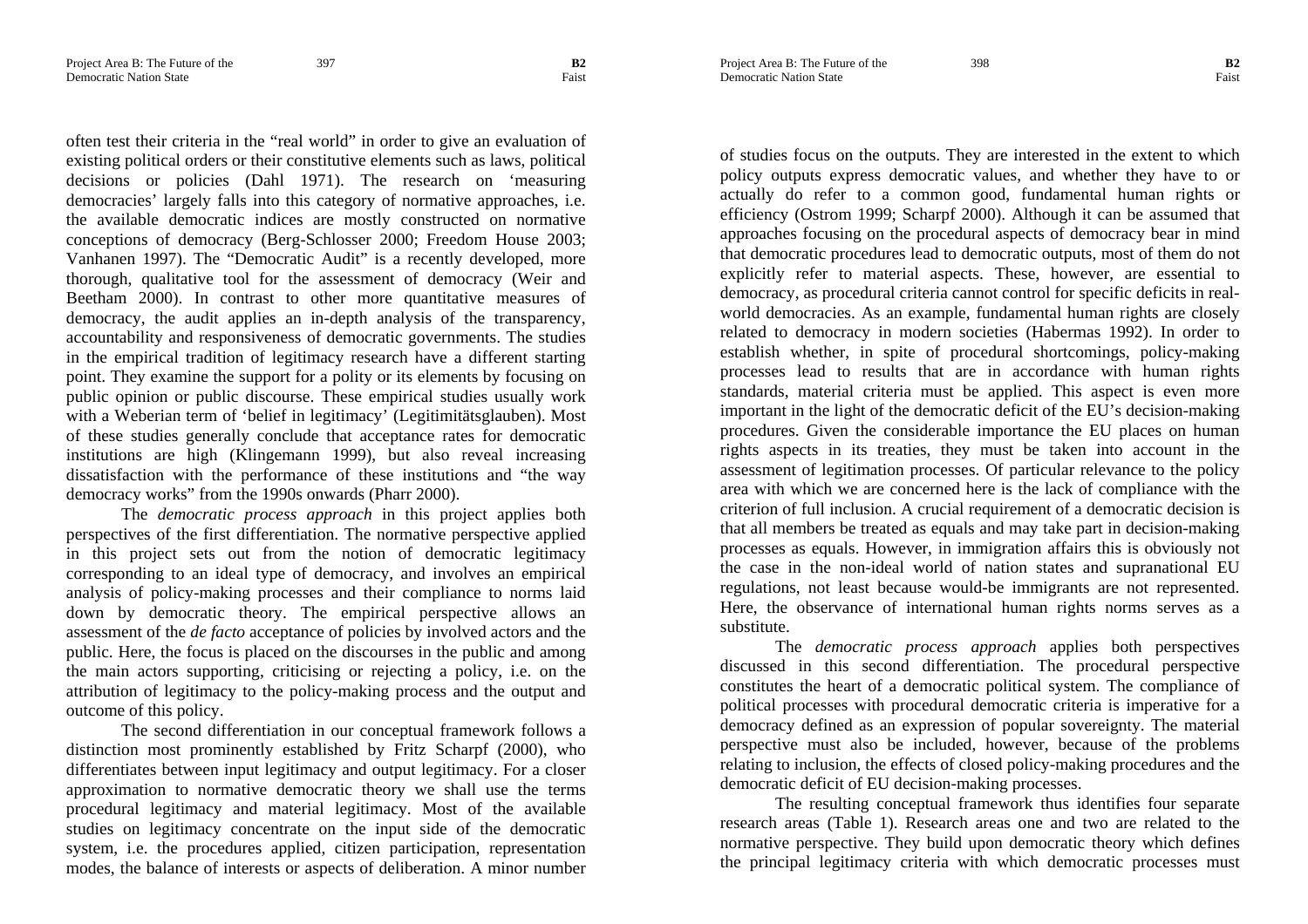Project Area B: The Future of the 400 **B2** Democratic Nation State Faist **Faist** 

comply. These criteria are based on Dahl's meta-criteria for procedural democracy. They are differentiated into procedural criteria and material criteria, and these in turn are operationalised and broken down into a set of empirically observable indicators. (1) The first research area focuses on the *normative procedural* aspects of democratic processes of immigration policy-making. Its focus is on public will formation as well as on decisionmaking processes. It analyses whether actual decision-making procedures meet the defined normative criteria. One focus will be on the transparency of political processes for the public and other political actors. In general, immigration policy is characterised by a low degree of public participation. However, it is also obvious that some immigration-related regulations involve large numbers of different actors who discuss proposals at great length and with a high degree of public interest. The project aims to explain which issues and sub-policies show which tendencies and whether these patterns change over time. (2) In its study of the *normative material* aspects of policy-making processes in immigration issues, the second research area takes a similar perspective to the first. Here, however, the focus is on the output and outcome of the policies, examining the compliance of policy outcomes with the defined norms. An important aspect here is the consideration of political regulations for fundamental human rights. Recently, security aspects have gained greater importance, and there is a danger that these considerations will outweigh human rights concerns. Our analysis will show whether and to what extent these observations apply to different issues, and whether they have changed over the past few decades.

Research areas three and four are related to the empirical perspective. Here, the focus is on the assessments of democratic processes by the actors involved. This part of the analysis is essential to understand the relevance of democratic criteria for the actors involved. The project aims to establish whether similar patterns can be identified in the concerns of actors for normative criteria as in the first two research areas. (3) The *empirical procedural* research area analyses the public discourse of actors involved in decision-making processes. The actors' comments are categorised according to the same normative criteria put forward in democratic theory, e.g. whether actors complain about the disregard for constitutional requirements or demand greater transparency in a specific political process. (4) The fourth research area focuses on the *empirical material* aspects of legitimacy. It analyses the public comments and assessments of involved actors concerning the actual or expected outcome

of a policy and whether they correspond with normative criteria, e.g. whether actors criticise the inhumanity of particular policy measures concerning refugees.

#### **3Research Design**

#### **3.1Case Selection**

The study is comparative in design and applies a "most different systems design" (Przeworski and Teune 1970) with a common dependent variable but largely different independent variables. The changing democratic legitimation processes in immigration control policy-making constitute the dependent variable in this project. The main independent variable on which the case selection is based is the type of democracy (Colomer 1996; Lijphart 1999). For the purposes of our study, a helpful tool for the classification of democracies is Lijphart's two-dimensional model (1999), which distinguishes between majoritarian and consensus democracies and between unitary and federal state democracies (Table 2). This yields four different types of democracy. Type 1 is a unitary, majoritarian state characterised by joint powers and fast decision-making procedures. In this project the United Kingdom represents this type of democracy. At the other end of this scale are federal, consensus-based democracies (Type 4) comprising divided powers with a large number of veto players and comparatively lengthy decision-making procedures, as is the case in Germany. Federal majoritarian systems (Type 3) involve fast decisionmaking procedures restricted by federal powers, as for example in the Spanish case. Finally, unitary, consensus-based democracies (Type 2) are characterised by large numbers of veto-players and the demand for consensual decision-making. The unitary political system, in contrast, gives rise to relatively fast decision-making procedures, as, for example, in Sweden.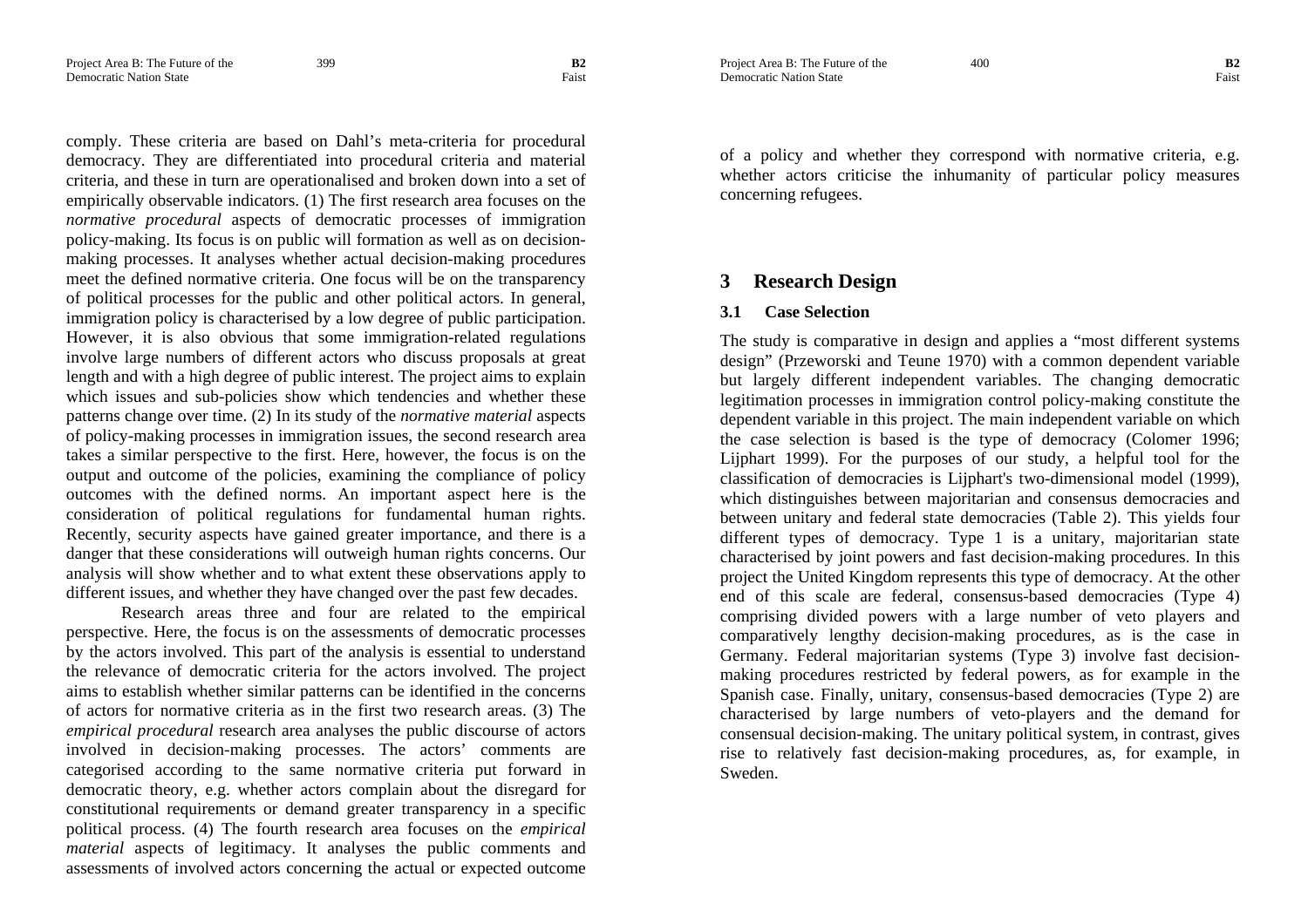|  | Table 2: Case Selection according to Type of Democracy |
|--|--------------------------------------------------------|
|--|--------------------------------------------------------|

|                               | <b>Unitary States</b>            | <b>Federal States</b> |
|-------------------------------|----------------------------------|-----------------------|
| <b>Majoritarian Democracy</b> | Type 1:<br><b>United Kingdom</b> | Type 3:<br>Spain      |
| <b>Consensual Democracy</b>   | Type 2:<br>Sweden                | Type 4:<br>Germany    |

This case selection stands in stark contrast to most scholarly migration studies which as a rule identify the immigration history of a state as the main independent variable (Cornelius, et al. 1994). It is expected, however, that this classic factor only plays a minor role in coming to understand the legitimation of democratic processes. Nonetheless, however, the different immigration patterns of the countries in question do take these influences into account, with the United Kingdom a classic post-colonial immigration country, Germany and Sweden clearly representatives of immigration countries dominated by guestworker migration, and Spain a relatively new country of immigration. Similarly, the role of each country in the European integration process may influence the ways in which legitimation processes evolve. While Germany is one of the founding members of the EU (1957), the United Kingdom, despite joining the EU as early as 1973, plays a more peripheral role in the EU, particularly in immigration issues, and Spain and Sweden, which joined the EU in 1986 and 1995 respectively, are most strongly influenced by the European *acquis communitaire*. The empirical analyses will also take into account the degree of involvement of the four countries in focus in the European integration process and, in turn, the effects of this process on national democratic processes.

# **3.2 Period of Analysis**

The analysis covers the period between the 1950s and today, thus taking two aspects into account. Firstly, it embraces the period when the DCIS was most fully established. Secondly, it covers the crucial developments in the Western European immigration experience. In the British case this includes the largely unregulated period of post-colonial migration in the 1950s and early '60s, as well as the efforts to restrict both primary and later on also secondary migration to Britain in the 1960s and early '70s. In Sweden this period was characterised by guestworker migration from southern European countries as well as from other Scandinavian countries and the subsequent migration restrictions in the early 1970s. Germany was also a major receiver of guestworkers until the early 1970s. However, Germany's migration experience also comprises large-scale ethnic migration from Eastern European countries. The Spanish case is different in so far as Spain was a major emigration country until the mid 70s. Parallel to its joining the EU Spain developed an immigration policy some years before it experienced a steadily growing stream of migration. During the 1980s the so-called "new migration" (Massey, et al. 1998; Salt 1989) changed the immigration experience of all four countries. Although labour migration was at its lowest levels during these years, the numbers of refugees and asylum seekers and the reunification of families led to increasing immigration figures which were then further boosted by the breakdown of the Soviet Union. During the 1990s, some European

countries started to launch new programmes for low-skilled and highly skilled labour migrants. Such efforts, understood as an attempt at "managing migration" (Spencer 2003), were part of a new approach in immigration policy-making that brought with it potential impacts on the democratic processes of immigration policy.

#### **3.3Research Methods**

The central methodological innovation in this study is that it provides a convincing operationalization of normative democratic criteria which is then applicable to the empirical analysis of democratic processes. The resulting *checklist* of indicators will be used for an analysis of a representative sample of legislation in each case study.

One of the methodological obstacles in this study is the long time period under consideration. This rules out the use of particular sources of data (such as interviews with involved actors) and reduces the focus to available historical primary and secondary material (parliamentary papers, governmental green and white papers, statements by trade unions, employers, non-governmental organisations, mass media coverage, scholarly analyses etc.). The results of the analysis of the available material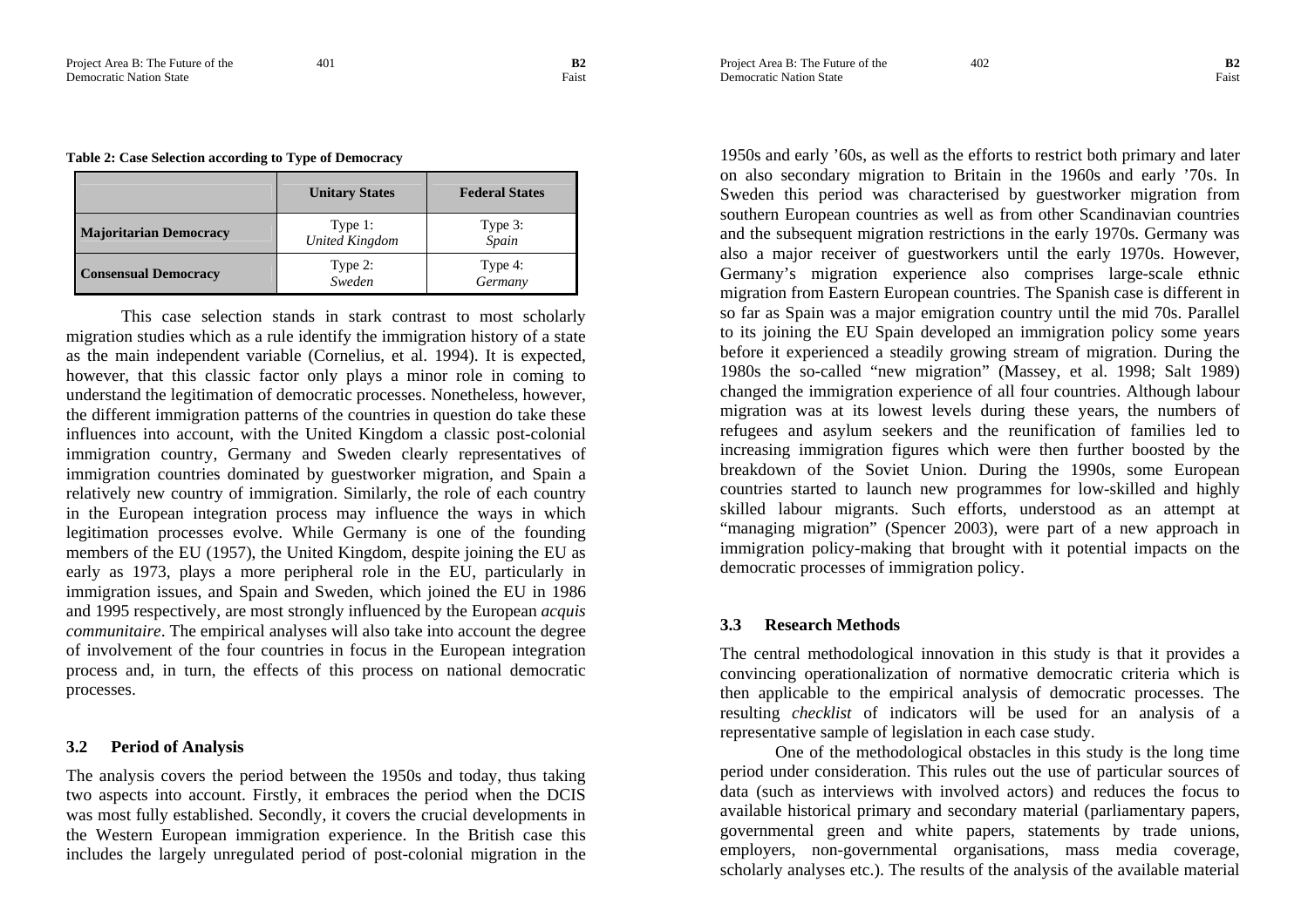will be discussed with experts and political actors of each respective country in focus.

## **4 Context of the Project within the Collaborative Research Centre**

The basic premise of the Collaborative Research Centre (CRC) is a reconfiguration of modern statehood along two dimensions: (1) a vertical dimension, where responsibilities are transferred from the nation state to sub-national or international fora and (2) a horizontal dimension which describes a shift away from the nation state towards private actors, or nationalisation in policy areas formerly largely untouched by state regulations. These reconfigurations of jurisdiction are also observable in immigration control policies. In migration studies, the debate on the externalisation of immigration control focuses on shifts away from the classical DCIS and in particular towards an increasing internationalisation and nationalisation (Figure 1). These opposing developments are partly a reflection of nation states' interests in regaining control over their borders. More fundamentally, they imply an increasing interest by nation states in controlling their own borders – starting in the United Kingdom as early as the 1960s, Germany and Sweden in the early 1970s and Spain at the end of the 1990s. Increasingly, moreover, these developments include specific forms of internationalisation as in the construction of buffer zones (e.g. safe third country regulations) and the integration of immigration control policies into the European *acquis communitaire*.

In methodological and theoretical terms, our analysis differs from the other studies carried out in Project Area B. Most projects in Project Area B can be either categorised as benchmark studies which have a clear standpoint in terms of democratic theory and assess empirical reality in relation to these normative criteria. Project B3, for example, focuses on the public sphere as one of the preconditions of a democratic political system. It analyses whether the economic and political integration of Europe is accompanied by a growing European public sphere. And B5 compares the possibilities for non-governmental organisations to participate in supranational institutions with deliberative democratic criteria. Other projects apply an empirical notion of legitimacy. Here B1 is the best example, focussing not on the correspondence of some empirical reality with normatively established criteria, but on communication in the political and public spheres over political institutions and their legitimacy. Here, modified public statements would correspond to a changing mode of legitimacy in DCIS.

The project presented here also shares common features with both approaches applied in the other projects. Like Project B4, it applies a normative as well as an empirical notion of legitimacy. However, while the objective of Project B4 is to understand how legitimacy changes in a denationalised context (in this case the Internet), immigration control – the object of interest in our project – is a policy area characterised by a comparatively low degree of internationalisation. On the other hand, compared to the Internet, immigration control policies are traditionally of the greatest importance to nation states' legitimacy and sovereignty, which renders that policy area particularly significant for an understanding of changes in the legitimacy of democratic nation states. Furthermore, the explicit focus of our study on the EU facilitates an analysis of the impact of this evolving polity on national democratic processes.





Project Area B: The Future of the 404 **B2** Democratic Nation State Faist **Faist**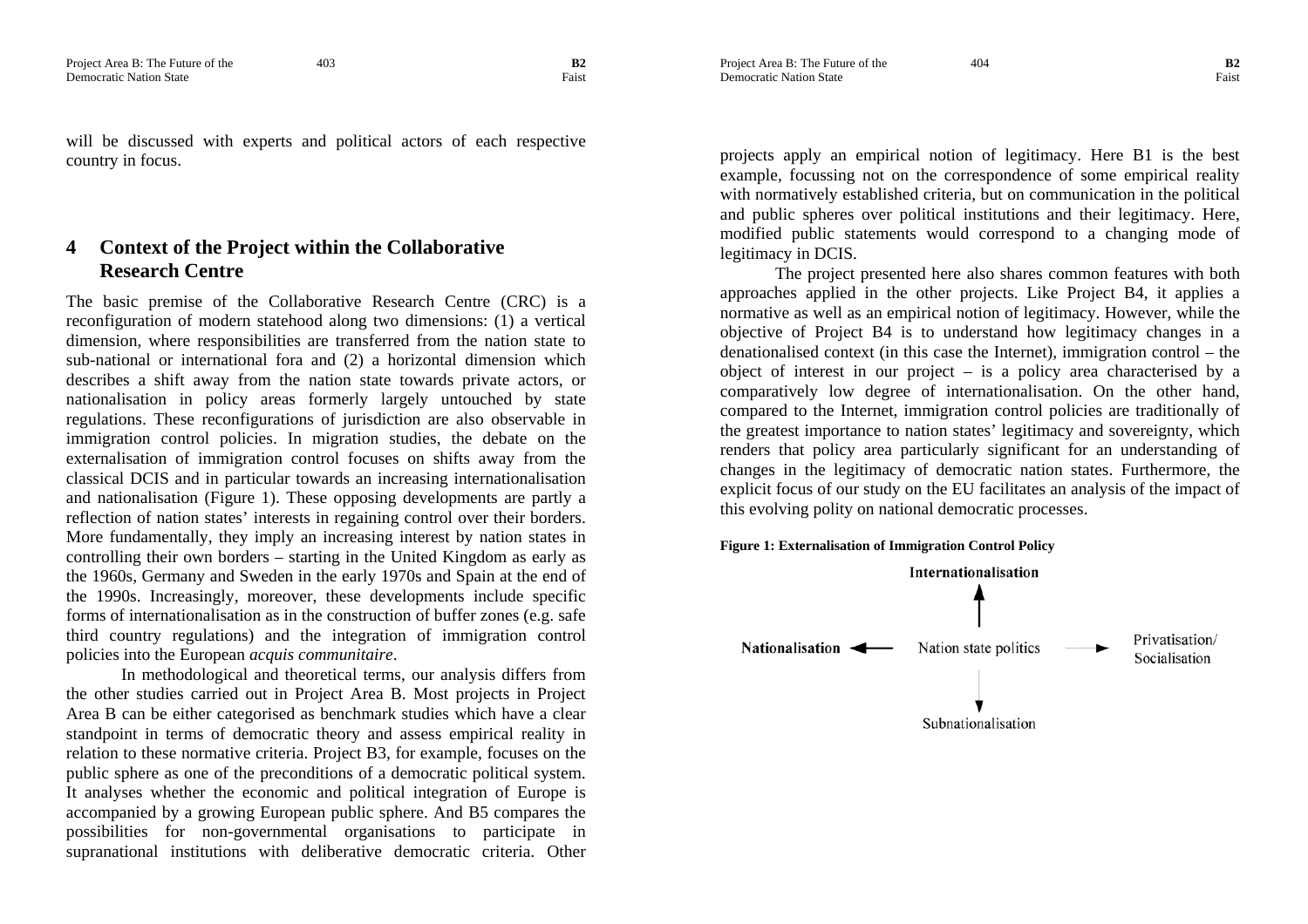#### **5Literature**

**Bade, K. J. and Bommes, M.** 2000 'Migration und politische Kultur im Nicht-Einwanderungsland', in K. J. Bade and R. Münz (eds) *Migrationsreport 2000. Fakten - Analysen - Perspektiven*, Bonn: Bundeszentrale für politische Bildung.

**Bauböck, R.** 1996 'Introduction', in R. Bauböck, A. Heller and A. R. Zolberg (eds) *The Challenge of Diversity. Integration and Pluralism in Societies of Immigration*, Aldershot: Avebury.

**Berg-Schlosser, D.** 2000 'Messungen und Indices von Demokratie: Leistungsfähigkeit, Kritikpunkte, Probleme', in L. Hans-Joachim, G. Pickel and C. Welzel (eds) *Demokratiemessung. Konzepte und Befunde im internationalen Vergelich*, Wiesbaden: Westdeutscher Verlag.

**Biersteker, T. J.** 2002 'State, Sovereignty and Territory', in W. Carlsnaes, T. Risse and B. A. Simmons (eds) *Handbook of International Relations*, London: Sage.

**Börzel, T. A. and Sprungk, C.** 2004 'Undermining Democratic Governance in the Member States? The Europeanization of National Decision-Making', Heidelberg.

**Colomer, J. M.** 1996 'Introduction', in J. M. Colomer (ed) *Political Institutions in Europe*, London: Routledge.

**Cornelius, W., Martin, P. and Hollifield, J.** 1994 'Introduction: The Ambivalent Quest for Immigration Control', in J. F. Hollifield (ed) *Controlling Immigration. A Global Perspective*, Stanford: Stanford University Press.

**Dahl, R. A.** 1971 *Polyarchy: Participation and Opposition*, New Haven: Yale University Press.

**—** 1994 'A Democratic Dilemma: System Effectiveness versus Citizen Participation', *Political Science Quarterly* 109(1): 23-34.

Project Area B: The Future of the 406 **B2 Democratic Nation State** Faist

**—** 1999 *On Democracy*, New Haven, CT: Yale University Press.

**Ferree, M. M., Gamson, W. A., Gerhards, J. and Rucht, D.** 2002 *Shaping Abortion Discourse. Democracy and the Public Sphere in Germany and the United States*, Cambridge: Cambridge University Press.

**Freedom House** (ed) 2003 *Freedom in the World. The annual Survey of Political Rights and Civil Liberties*, New York: Rowman and Littlefield.

**Freeman, G. P.** 1995 'Modes of immigration politics in liberal democratic states', *International Migration Review* 29(4): 881-902.

**Fuchs, D.** 1993 *A Metatheory of the Democratic Process.*, Vol. FS III 93- 2003, Berlin: Wissenschaftszentrum Berlin,.

**Geddes, A.** 2000 *Immigration and European integration. Towards forttress Europe?*, Manchester: Manchester University Press.

**Guiraudon, V. F.** 1997 'Policy Change Behind Gilded Doors: Explaining the Evolution of Aliens' Rights in Contemporary Western Europe (1974- 1994)' *The Department of Government*, Cambridge, Mass.: Harvard University.

**—** 2001 'European Integration and Migration Policy: Vertical Policymaking as Venue Shopping', *Journal of Common Market Studies* 38(2): 251-271.

**Habermas, J.** 1973 *Legitimationsprobleme im Spätkapitalismus*, 2nd Edition, Frankfurt am Main: Suhrkamp Verlag.

**—** 1992 *Faktizität und Geltung*, Frankfurt: Suhrkamp.

**Harfst, P. and Schapp, K.-U.** 2003 *Instrumente parlamentarischer Kontrolle der Exekutive in westlichen Demokratien*, Berlin.

**Held, D.** 1991 'Democracy, the Nation-State, and the Global System', in D. Held (ed) *Political Theory Today*, Stanford: Stanford University Press.